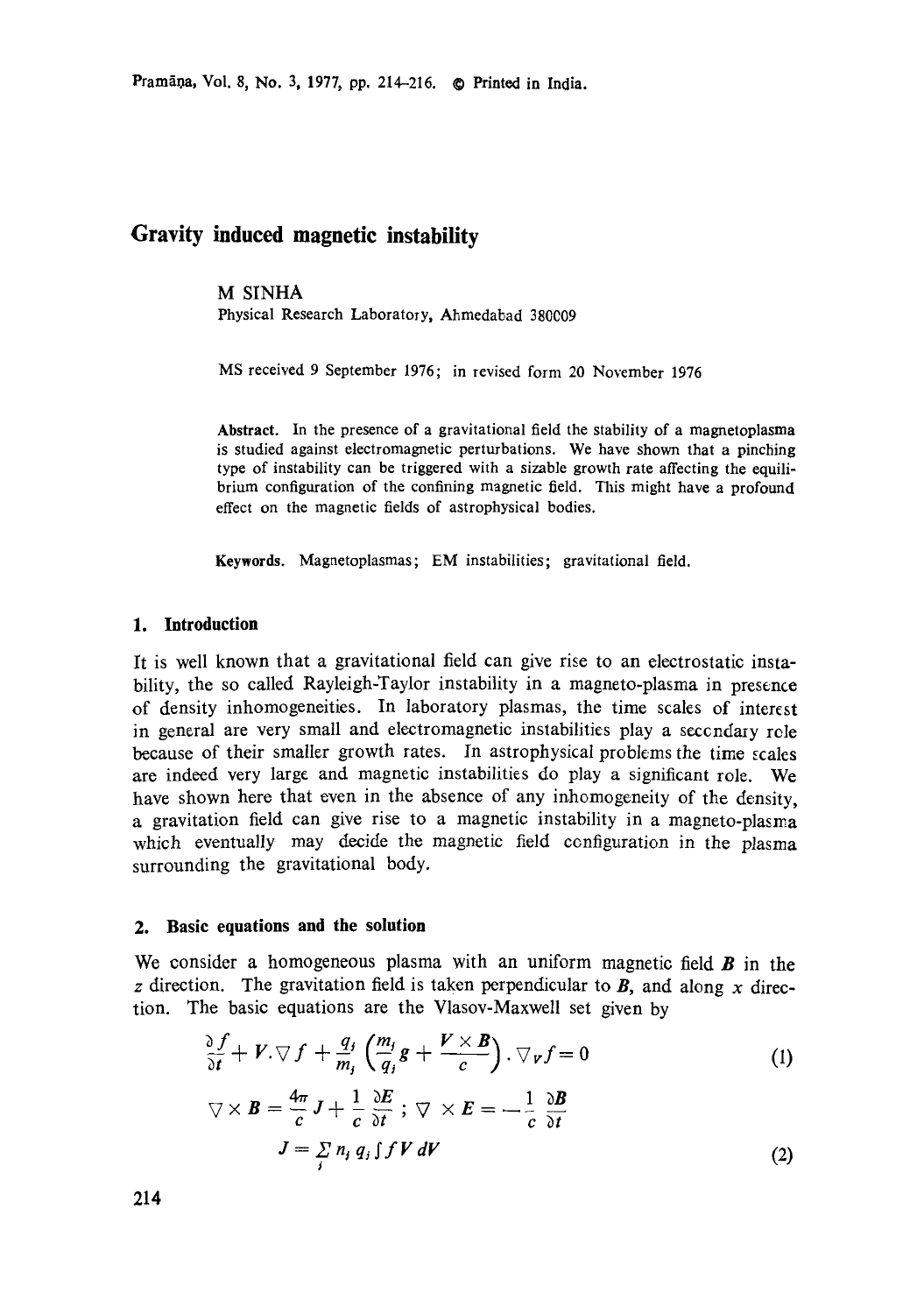where the symbols have their usual meanings with  $j$  denoting the particle species. In equilibrium we have

$$
E_0 = 0 \; ; \; B_0 = B_0 \; \hat{e}_s \; ; \; g = g \hat{e}_s. \tag{3}
$$

The presence of the crossed gravitational field and magnetic field give rise to particle drifts which for the *j*-th species is,

$$
V_{gj} = (g/\Omega_j) \hat{e}_y \tag{4}
$$

where  $\Omega_i = e B_0/m_i c$ .

The equilibrium distribution function for the  $j$ -th species is hence given by

$$
f_{0j} = (a_{j1\pi})^{3/2} \exp \left[ -a_j \left( V_x^2 + V_z^2 \right) - a_j \left( V_y - V_{\rho j} \right)^2 \right] \tag{5}
$$

where  $a_j = m_j/2kT_j$ ;  $T_j$  is the temperature of the *j*-th species.

Linearising eq. (1) and integrating over the unperturbed orbits, (Krall 1973)  $V_a' = V_1 \cos{(\phi - \Omega_i / \tau)}, V_a' = V_1 \sin{(\phi - \Omega_i / \tau)} + V_a$ ,  $V_a' = V_a \text{ and } Z' = V_a \tau + Z_a$ along with eq. (5) one gets the perturbed distribution function  $f_{jk}$  as

$$
\tilde{f}_{ik} = F_{1j}(V)\tilde{E}_{1x} + F_{2j}(V)\tilde{E}_{1y} + F_{3j}(V)\tilde{E}_{1z}
$$
\n(6)

where

$$
F_{1j}(V) = \frac{a_j q_j f_{0j}}{im_j} V_{\perp} \left( \frac{e^{i\phi}}{\gamma_{-}} + \frac{e^{-i\phi}}{\gamma_{+}} \right)
$$
  
\n
$$
F_{2j}(V) = \frac{a_j q_j f_{0j}}{m_j} \left[ V_{\perp} \left( \frac{e^{-i\phi}}{\gamma_{+}} - \frac{e^{i\phi}}{\gamma_{-}} \right) - \frac{2k V_{\bullet} V_{g}}{i\omega (\omega - kV_{z})} \right]
$$
  
\n
$$
F_{3j}(V) = 2a_j q_j f_{0j}/im_j (kv_{\bullet} - \omega)
$$
\n(7)

where  $\gamma = k V_z - \omega - \Omega_j$ ;  $\gamma_+ = k V_z - \omega + \Omega_j$ 

 $(\tilde{E}_{1x}, \tilde{E}_{1y}, \tilde{E}_{1z})$  is the perturbed electric field where  $\tilde{E} = \tilde{E}_k \exp(i\tilde{k}\cdot\tilde{r} - i\omega t)$ . Now we consider a mode with  $\omega^2 \ll \Omega_i^2$  and under this approximation the right polarized wave uncouple from the left polarized one. Eliminating  $\vec{E}_{1y}$  from (6) and (2) we finally arrive at the dispersion relation in the form

$$
\omega^4 \left(1 + \sum_j \omega_{pj}^2 / \Omega_j^2\right) - k^2 c^2 \omega^2 - \Sigma \omega_{pj}^2 \quad k^2 V_{gt}^2 = 0 \tag{8}
$$

Since  $V_{qi}^2 = g^2/\Omega_i^2$ , in the term  $(k^2 \Sigma \omega_{pj}^2 V_{pj}^2)$  the ion term is larger than the electron term by a ratio  $m_i/m_e$  and therefore we can neglect the electron contribution from this term and retain only the ion term  $k^2 \omega_{pi}^2 V_{pi}^2$ . In deriving eq. (8) we have made the approximation  $Q_i/k \gg |\omega/k| \gg V_{iki}$  (i.e., phase velocity of the wave much higher than the ion thermal velocity along  $B$  and also  $\cdot$   $\omega$  ' smaller than the ion gyrofrequency  $\Omega_i$ . This approximation also corresponds to the case  $kR_i \ll 1$  where  $(R_i = V_{th}/\Omega_i)$ , is the ion gyroradius). The roots of eq. (8) are

$$
\omega^2 = \frac{k^2 V_A^2}{2(1 + V_A^2/C^2)} \left\{ 1 \pm \left[ 1 + \frac{4 \omega_{pi}^2}{k^2 C^2} \frac{V_g^2}{V_A^2} (1 + V_A^2/C^2) \right]^{\frac{1}{2}} \right\} \,. \tag{9}
$$